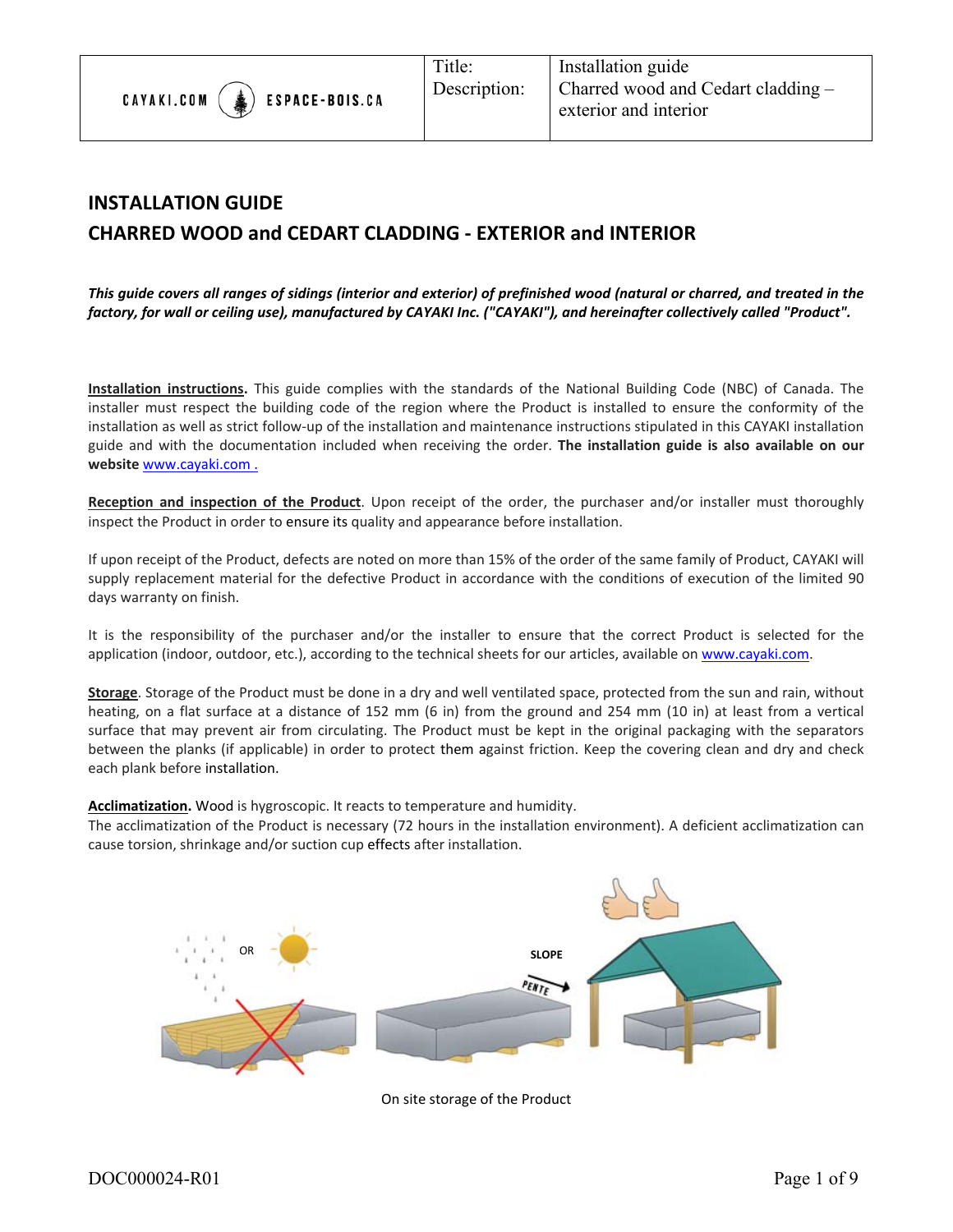

#### **CAYAKI Product Installer Instructions**

**Inspection.** A careful inspection of the order will allow the installer to ensure the quality and appearance of the Product before installation. It will also allow a verification of the quantities ordered, the model and the color of the Product, the model of the mouldings (if applicable) and the touch-up material. Do not install a defective Product. For any nonconforming product found on more than 15% of the order, the installer must immediately notify CAYAKI by telephone (1‐ 418-866-1021) or by email at info@cayaki.com. All CAYAKI Products are covered by a 90-day limited warranty on the finish. The terms and conditions of our guarantees are available on our website www.cayaki.com.

**Equipment**. The following equipment is required:

- Pneumatic nailer or stapler for covering or mouldings.
- Air compressor.
- Recommended staples or nails.
- Laser and manual level.
- Saw and finishing blade.
- Hammer with plastic tip.
- Sealer and brush applicator.

**NOTE.** As with all wooden products, avoid installing the CAYAKI Product on a structure containing an excessive level of humidity, such as concrete or plaster during drying. The Product must not be installed on green or bent structural members. A vapor barrier membrane with a permeability rating of less than 1 (e.g., polyethylene or aluminum foil) should be installed on the HOT SIDE (interior) of the wall surface, and extended behind the bulkheads so as to form a continuous protection for exterior walls.

#### **Installation.**

- Maintain a minimum penetration of 31.8 mm (1.25 in) in the stud, the slats or a combination of both.
- Also take into account the nailable thickness of the Product in the nail penetration requirements. Increase the penetration value of the nails if required by code.
- Invisible nailing is recommended whenever possible, except around windows and other wall openings. See recommendation below if fastening system is visible.



Example of nailing in the case where the fasteners cannot be hidden in the tongue.

#### **Nails**.

- Use stainless steel 6mm (1/4 in) diameter textured flat head corrugated nails.
- Do not use mild steel nails which are not protected against corrosion.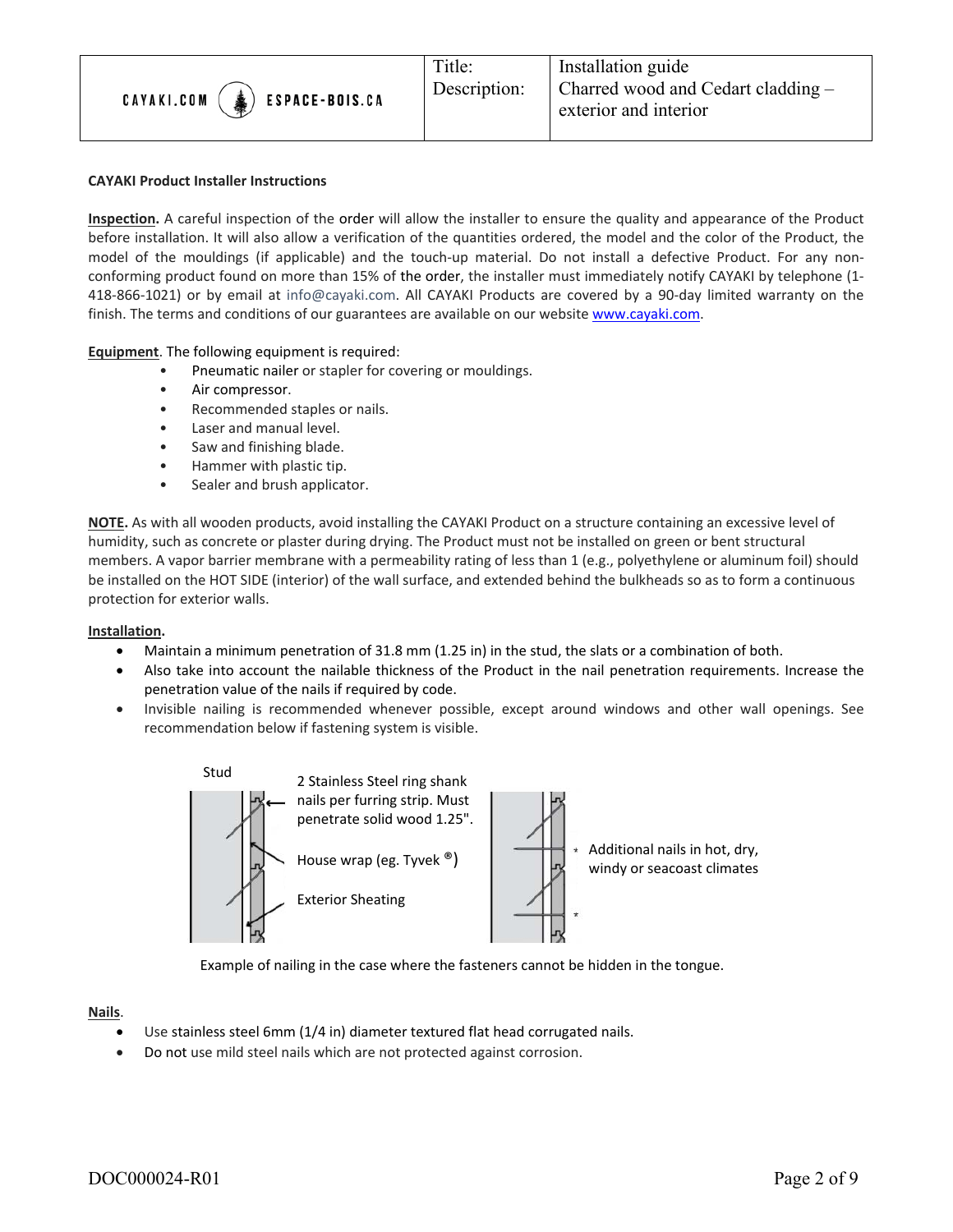

**Staples**. Use 16 gauge stainless steel staples with a minimum length of 50 mm (2 in), 11 mm (7/16 in) crown, and resin coated for tongue and groove planks.



#### **NOTES:**

- In places where the stapler cannot access, such as the starting row at the bottom of the wall, a plank above or below an opening, the last plank at the top of the wall, use the nail described above while carefully applying a finishing stain.
- ‐ Depending on the tongue and groove paneling pattern and the finish color of the planks, staples may appear during installation (especially with dark finishes). The use of stainless steel nails is then a good way to overcome this situation.

#### **Safety anchor depth**.

Fastening system (nails or staples) must pass furring strip at least 25 mm (1 in) through a solid nailing base. The depth calculation considers the thickness of the plank and the 90° nailing angle or the angle of the concealed staples. For most planks 10 mm (3/4 in) thick, the staple is 50 mm (2 in) long, laid at an angle between 20° and 30°.

## *a) Installation of planks with visible fastenings:*

- For planks 100 to 150 mm (4 to 6 in) these must be nailed about 25 mm (1 in) from the bottom of the planks, one (1) nail per furring strip. The nailing should be far enough from the bottom to prevent the wood from shattering. Space the nails approximately 400 mm (16 in).
- For 50 mm (2 in) mouldings, only one nailing point is recommended. For mouldings 50 mm (2 in) and over, two nails are required; those nails must be 19 mm (3/4 in) apart from the upper and lower edges.
- Space the nails approximately 400 mm (16 in).

## *b) Installation of planks without visible fastenings:*

- In the case of horizontal installation, the planks are attached from the top (tongue); the bottom is fitted onto the plank below. For vertical installation, the tongue must always remain visible in order to attach the staples there before fitting the next plank.
- Install two (2) staples per furring strips with recommended staple spacing of 19 mm (3/4 in).

#### **Optimal installation.**

- The head of the nail or staple must rest on the wood and must not penetrate the wood. Before attaching it, you must press the plank firmly against the wall.
- Avoid nailing or stapling near the edges. If necessary, pre‐drill the wood near the edges or the ends before nailing or stapling.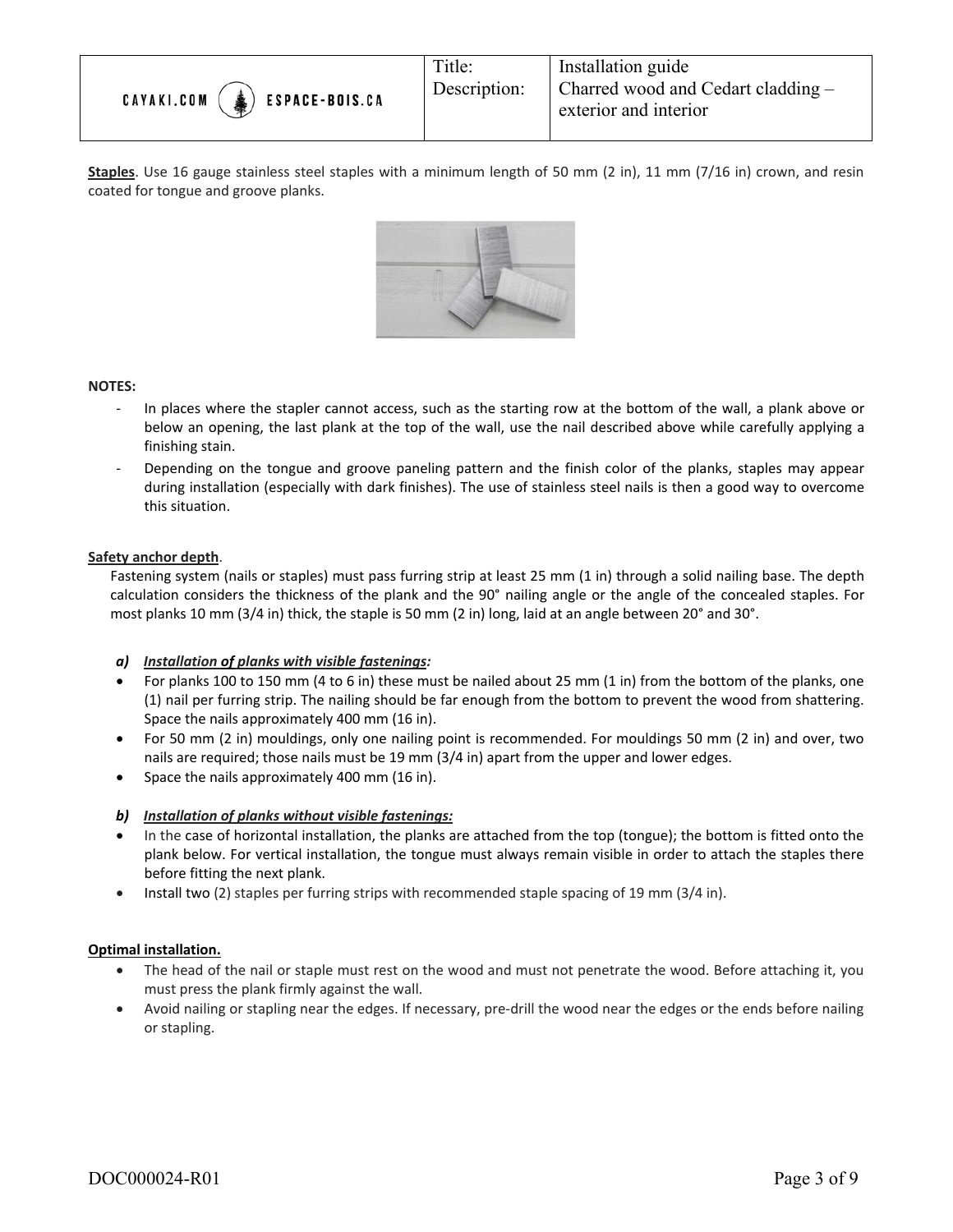

#### **Protective contour of the openings.**

- Before installing the furring strips and/or the finishing mouldings, around the doors and windows, it is necessary to make sure of the waterproofness of the membrane in order to block water infiltration.
- The weather barrier must overlap the flashing by 50 mm (2 in).
- The furring strips must be slightly set back so as not to be visible when laying the planks.

#### **Clearance and ventilation openings**.

- The planks must leave a minimum distance from the laying surfaces:
- 200 mm (8 in) above the ground.
- 50 mm (2 in) above an inclined roof covering.
- 200 mm (8 in) above a flat roof covering.
- 50 mm (2 in) above a patio.
- 25 mm (1 in) above a shelf.



Clearance of the cladding with regard to water and humid environments.

#### **Furring strips.**

The type, size and spacing of the furring strips depend on their arrangement, the profile and the orientation of the planks. It is recommended to completely replace the furring strips in the case of a renovation.

For the replacement of the siding of existing buildings, the new siding must be installed on furring strips (slats) after the replacement of the weather-resistant barrier (construction paper or building envelope). The fixing of the furring strips must penetrate at least 32 mm (1‐**¼** in) deep. If an exterior insulation is present, you will need to adjust accordingly.

#### **Flashings.**

- Install the bypass flashing so as to direct the water towards the gutter.
- $\bullet$  Install step flashing with a minimum of 100 mm (4 in) for the top.
- Integrate the flashing well with the secondary waterproofing barrier.
- Do not protrude the covering or trim over the bypass flashing or gutter.
- Leave a space between the end of the gutter and the adjacent wall to allow maintenance of the siding.
- If the foundation extends beyond the wall, a flashing with a 10 mm (3/8 in) opening should be installed between the siding and the flashing.
- Reseal all cut edges which are in the open air with the finishing product supplied with the order.
- If the flashings are already in place, the installer must ensure that they comply with the building codes of his region.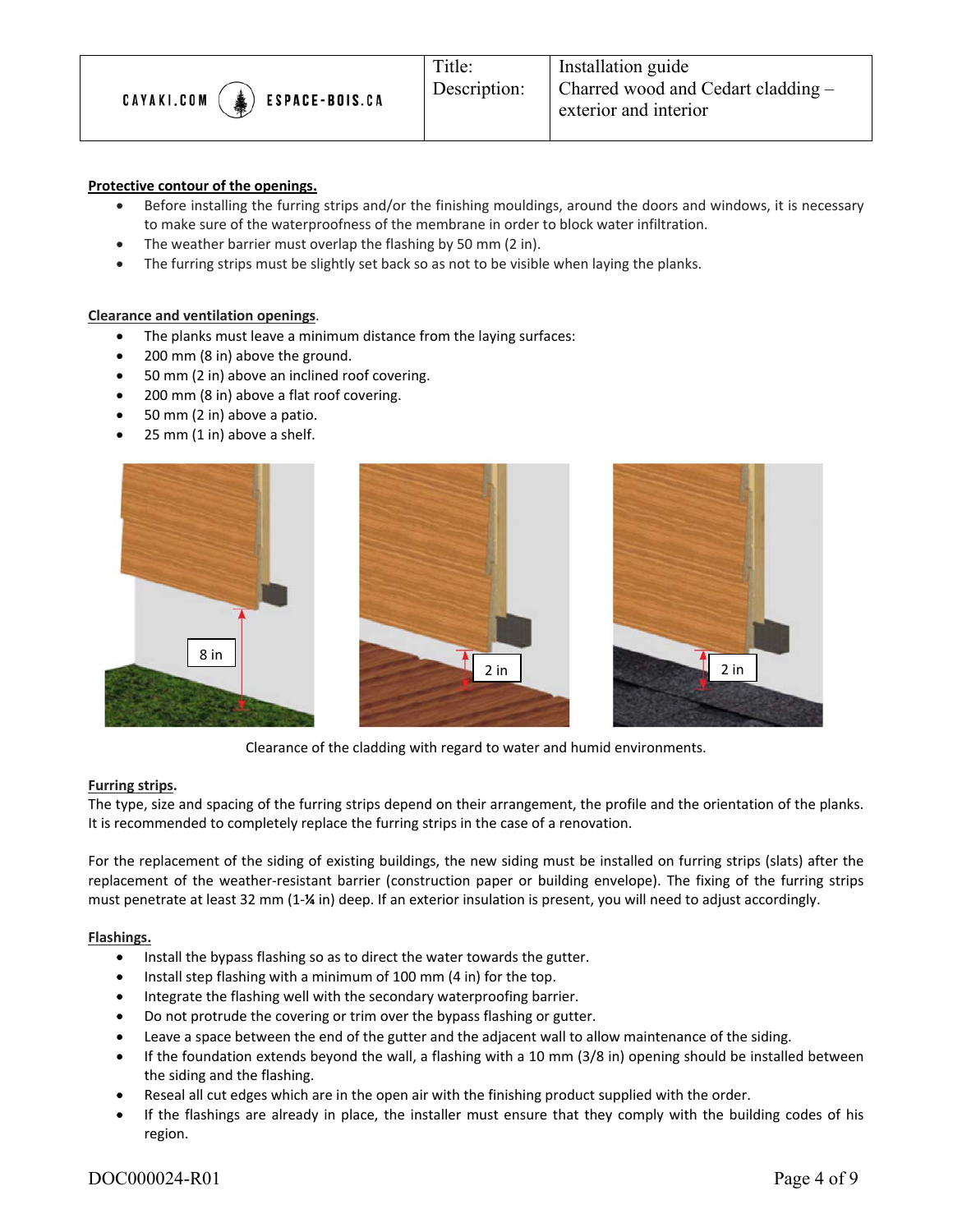

## **Horizontal or vertical installation.**

The Product can be installed horizontally or vertically, the installation of the planks can be done with visible fastenings or without visible fastenings (see above). The Product is not designed for floors. Properly performing each type of installation requires slightly different techniques. Be sure to use the proper technique for each type of installation.

# **a) Installation of horizontal planks:**

- With a laser level, establish the horizontal reference line at the bottom of the wall. This reference line must cover the entire perimeter of the building on which the Product is installed. A regular check of the leveling of each row of planks can be repeated if necessary.
- At the start, put the temporary reference piece for the mouldings by aligning them on the reference line at the bottom.
- Install door, window and other framing mouldings.
- Install a ventilation moulding at the top of the wall, fire stop, ventilated and anti-rodent at 50% in order to fill the void.
- Install the flashings (as described above)
- Plan the lay‐out of the planks to minimize the losses.

## **For the starting row at the bottom of the wall.**

# **Ventilated metallic starting grid:**

- Install the metal grid on the walls following the reference line while ensuring that it overlaps by 25 mm (1 in.) the concrete floor, the tongue facing upwards.
- Openings that allow ventilation must be covered by ventilated wire meshes which protect against rodents and which comply with statement F42 of the National Building Code.

## **Without metal ventilated starting grid:**

• Install the screen using the stapler, inserting it under the furring strips and folding it over.

## **With horizontal wooden moulding:**

- Install the ventilated wire mesh by inserting it under the furring strip and by folding over it.
- Install the horizontal wooden moulding following the reference line. The moulding should overlap by 25 mm (1) in) the concrete floor.
- Install a protective flashing to protect the moulding while leaving a clear space of 10 mm (3/8 in) between the horizontal surface of the flashing and the ends of the vertical planks. This space must be free of any obstruction.
- Identify the corners of the walls adjacent to the four (4) rows of planks and proceed wall by wall before starting the next 4 rows.
- $\bullet$  Install the next three (3) rows.

 Regularly check the reference level and the perfect junction at the wall corners. If you have to make adjustments, never make them in one (1) row, but distribute them over the following rows. Repeat checks constantly.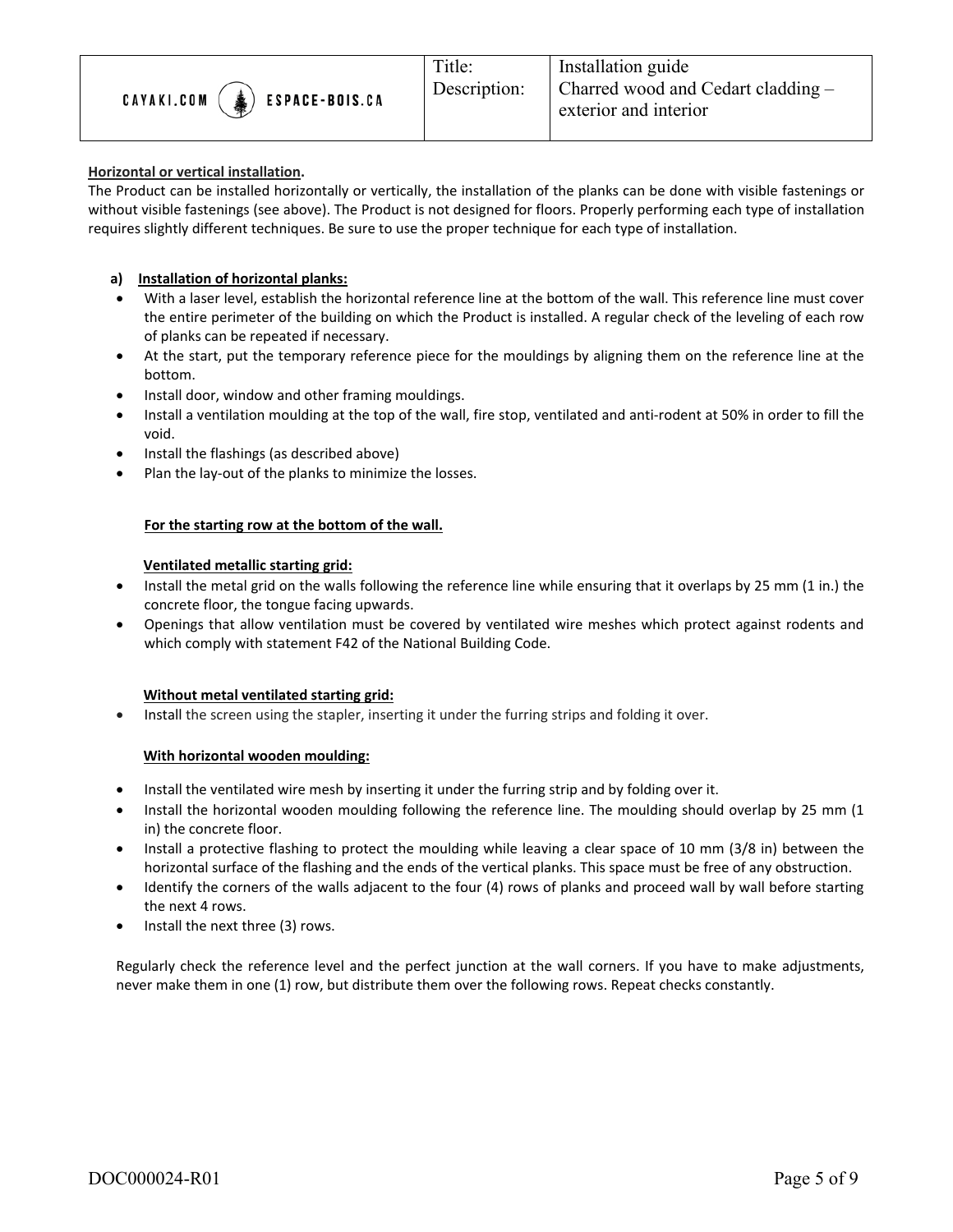

Preparation of the walls around openings (with finishing mouldings)

# *Top of the wall.*

- Break the contiguity between the air space and the roof void by installing a firestop and anti-rodent top ventilation moulding to fill the void (see previous illustration).
- Install the wire mesh or mosquito net / screen.
- Cut the last plank from the top across the width to keep a free opening of 10 mm (3/4 in). Use nails to secure the last plank. You can choose to install a moulding to hide this opening.
- Install a flashing to cut water infiltration if the overflow is less than four (4) times the opening space.
- After finishing all the walls, carry out the necessary alterations.

# **b) Installation of vertical planks:**

- Create a space of 37.5 mm (1.50 in) to ensure optimal air circulation behind the exterior siding. For vertical installation, we recommend double horizontal and vertical battening to ensure good ventilation of the Product.
- For any air space more than  $25$ mm  $(1 \text{ in})$  under the siding, articles  $3.1.11.2.1 \text{ c}$  and  $9.10.16.2.1 \text{ c}$  of the  $2010$ Quebec Construction Code require to proceed as follows:
	- A fire barrier element, made of sheet steel flashing 37.5 mm (1.50 in) thick, must be installed at each level horizontally so that there is at most 20.42 meters (65 feet and 7.50 in) of horizontal distance and 2.74 meters (9 feet 11 in) in vertical distance between firewalls (section 3.1.11.2.1 c).
- With a laser level, establish the horizontal reference line at the bottom of the wall. This reference line must cover the entire perimeter of the building on which the Product is installed. A regular check of the leveling of each row of planks can be repeated if required.
- If necessary, reproduce for each stage the horizontal reference line with a laser level.
- Initially, put the temporary reference pieces for the mouldings by aligning them on the reference line at the bottom.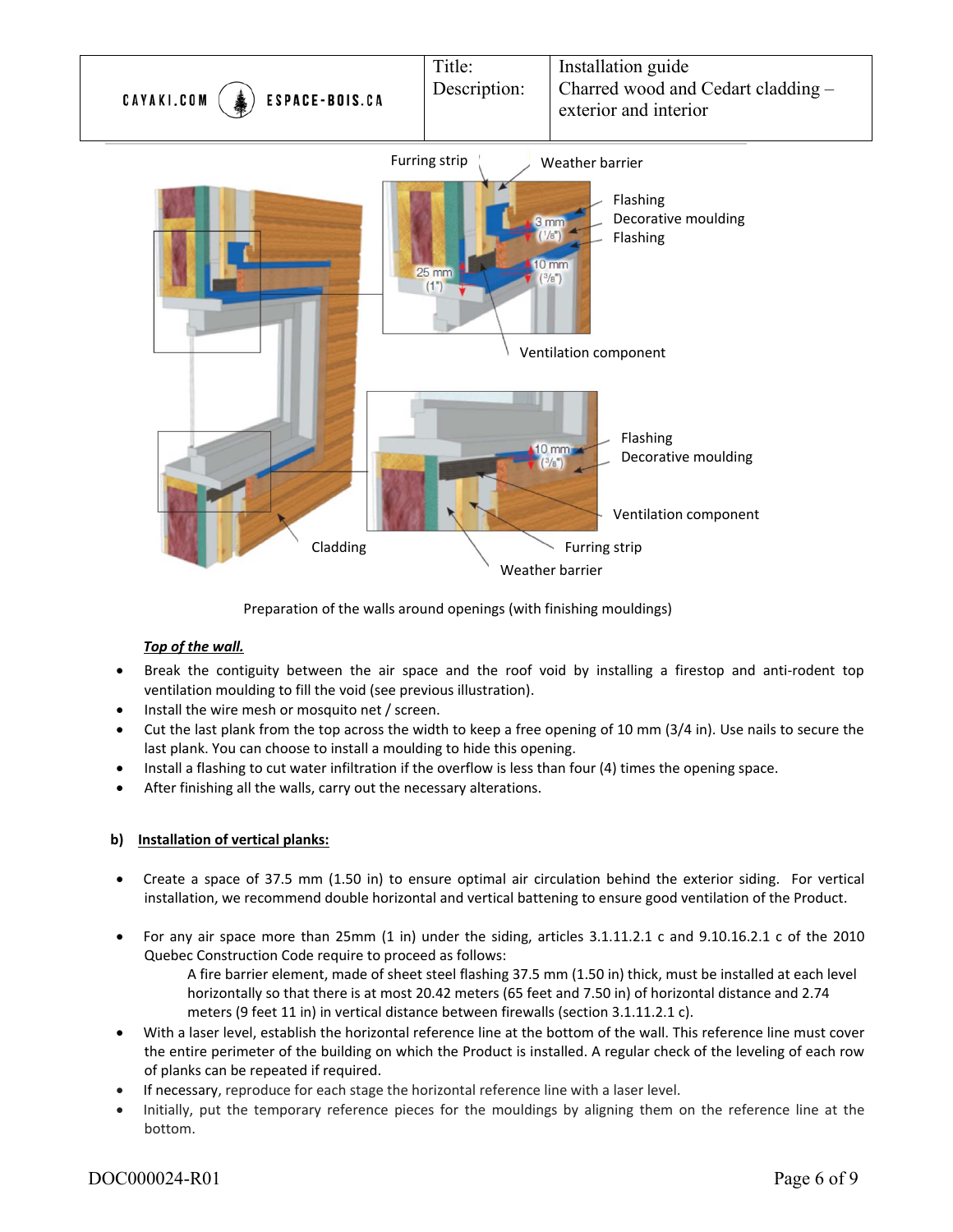

- Install door, window and other framing mouldings.
- Install a ventilation moulding at the top of the wall, firestop, ventilated and anti-rodent at 50% in order to fill the void.
- Install the flashings. (As described above)
- Plan the lay-out of the planks to minimize the losses.
- Make an alignment mark on the horizontal furring strips at 2/3 the height of the section of wall to be coated to check the alignment.

# *Bottom of the wall.*

- With the ventilated metal starting grid: Install following the reference line while overlapping the concrete floor.
- Without ventilated metal starting grid: Install the mosquito net; fix it with the stapler by inserting it under the furring strip and folding it over.

## *With finishing moulding in horizontal planks.*

- Install the mosquito net or the metal ventilation grille as indicated above by inserting it under the furring strips and folding it over.
- Install the finishing moulding following the reference line.
- Overlap the moulding by 25 mm (1 in) on the concrete floor.
- Install a flashing to protect the horizontal mouldings. Leave a clearance of 10 mm (3/8 in) between the horizontal surface of the flashing and the ends of the vertical planks.
- Ensure that the space thus created is free of all materials that may prevent water from escaping.

## *Top of the wall.*

- Break the contiguity between the air space and the roof void by installing a firestop and anti-rodent top ventilation mouldings to fill the void (see previous illustration).
- The end of the planks must be cut to leave a space of 10 mm (3/8 in) at the top of the wall.
- Install a finishing flashing to prevent water infiltration if the roof overhang is less than four (4) times the opening space.

## *First row to install.*

- Determine the source of the winds so that the tongues are facing the wind to minimize the supply of water in the grooves.
- Leave a 10 mm (3/8 in) opening at the top of the wall.
- The bottom of the planks must be cut at a maximum angle of 15° to allow water to drip outwards.
- Use the level to vertically install the starting plank and secure with nails.
- Touch up any cuts that expose the wood.
- $\bullet$  Install the following three (3) rows.
- If a verticality adjustment is necessary after three (3) rows, distribute the adjustment over several rows.
- Proceed in four (4) rows.

## *Installation of the last row.*

- Cut the edges of the planks that arrive on the corner. Cut on the male side; touch up the exposed wood with two (2) topcoats.
- Apply the sealer at the appropriate places, along the vertical joints, to meet the mouldings. If the horizontal flashing overlap does not overflow, apply sealant.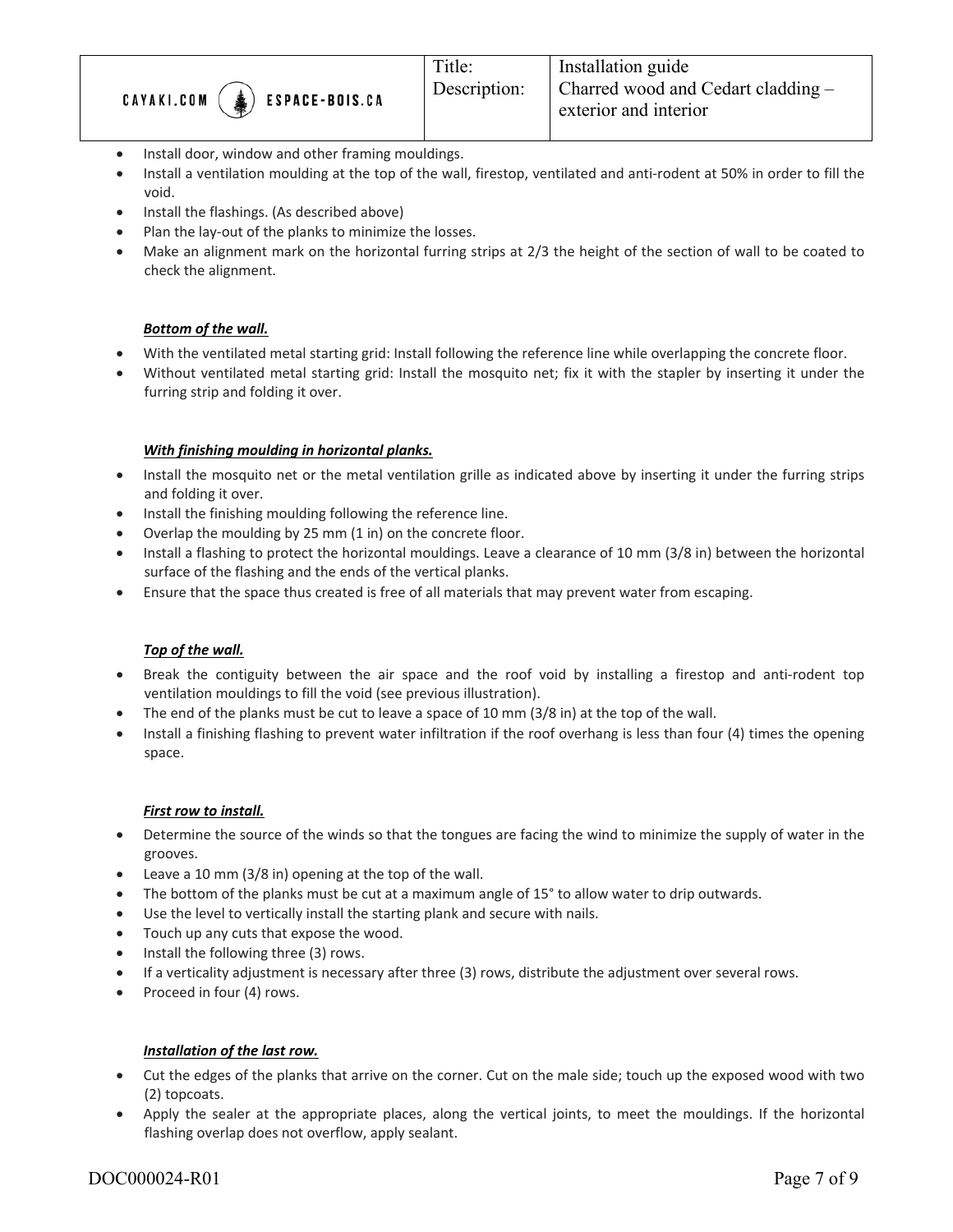

#### *Joint treatment:*

- The joints of the adjacent siding planks must be located above the center of a stud or a furring strip installed on a stud.
- It is recommended to make 90° cuts and leave a space of 3 mm (1/8 in) for expansion.
- Leave a gap at the 3 mm (1/8 in) butt joints between the covering pieces, and nail them into the stud or the furring strip. Nail on each side of the top nailing line.





Arrangement of lengths and joints

#### **Cutting process for effective abutment.**

- It is recommended to make abutment cuts of 22.5°.
- In the case of horizontal installation, it is necessary to do a cut which angle is directed towards the less visible side.
- When installing vertical planks, a cut must be made to allow water to drip.
- Cover the space with a sealer the same color as the planks.
- Apply a coat of finishing stain to the ends of the planks before installing them.



## **Arrangement of butt joints.**

- The butt joints must be offset by 250 mm (10 in) minimum.
- Avoid seals over openings.
- Avoid laying very long planks end to end.
- It is recommended to install mouldings in cases where you want to make sections.

#### **Layout of non‐pressed planks.**

It is recommended to align the planks on the furring strips.